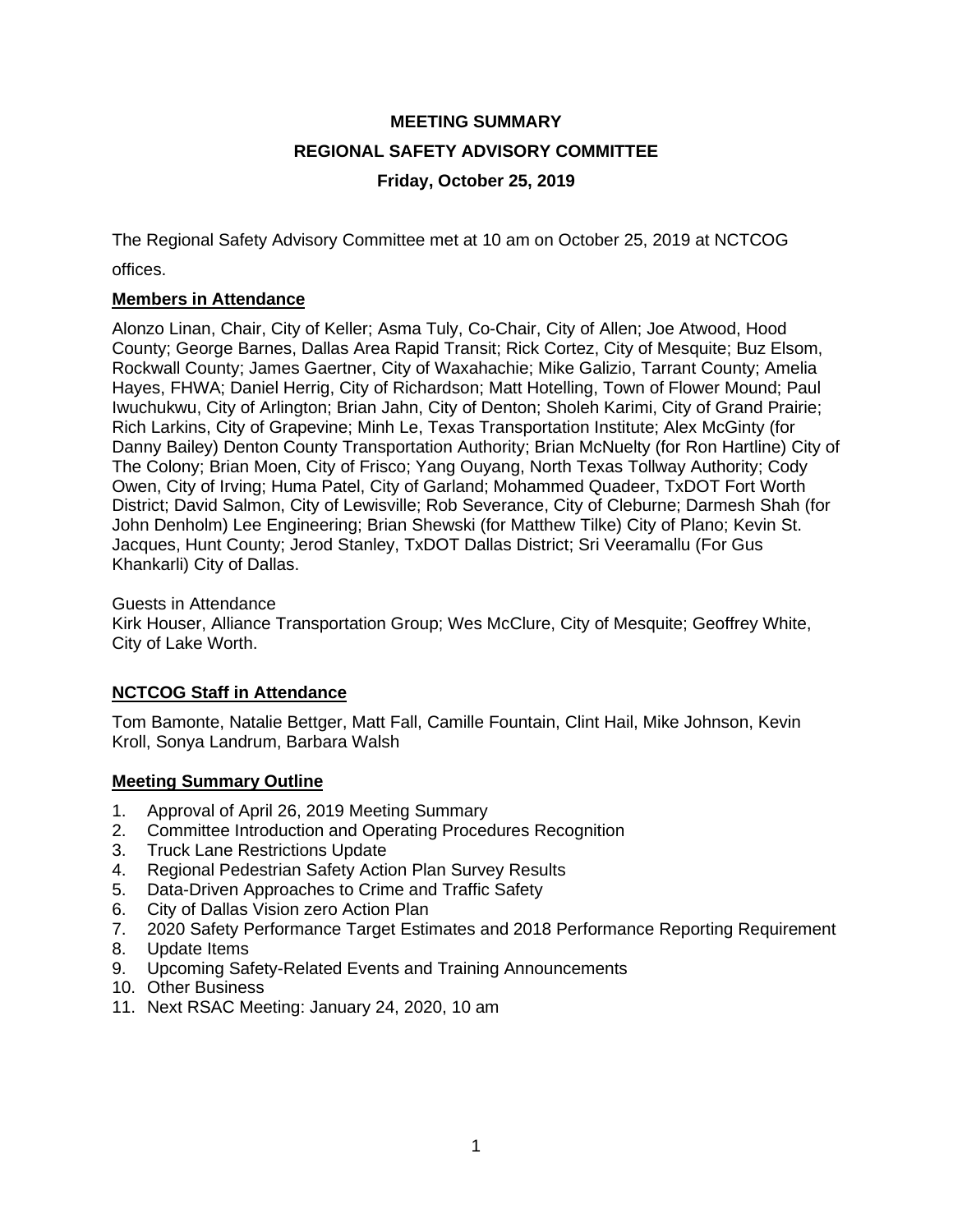# **1. Approval of April 26, 2019 Meeting Summary – Alonzo Linan, Chair, City of Keller**

The April meeting summary was accepted as written.

### **2. Committee Introductions and Operating Procedures Recognition**

Alonzo Linan introduced himself as the RSAC chair for the upcoming year. The committee members introduced themselves.

#### **3. Truck Lane Restriction Update – Mike Johnson, NCTCOG**

Mike Johnson provided an update on TxDOT Dallas District's request for a truck lane restriction (TLR) expansion. In 2005-2006, a pilot study was conducted on Interstate Highway (IH) 30 and IH 20 with TxDOT and cities of Dallas, Duncanville, Hutchins, Lancaster, Arlington and Fort Worth. The pilot study found that restricting trucks from the left lane did have numerous safety benefits. A more recent study found that the restriction reduced the number of severe/fatal truck-involved accidents. It also had positive impacts on air quality and travel speeds. Qualifications to implement a TLR are: limited access facility, at least three lanes, and a traffic analysis must be completed beforehand.

In 2013, an expansion of the ordinance was implemented on sections of US 75, IH 635, US 175, IH 35E, Loop 12, SH 114, IH 20, IH 45, IH 30 and IH 820. In 2019, TxDOT Dallas contacted NCTCOG with the desire to further expand the areas for TLRs in their region. The 2019 expansion of TLRs was implemented on sections of US 75, IH 45, IH 35E, SH 183, US 67, IH 635, and IH 30 in the eastern part of the region only.

Yang Ouyang added that tollway authorities are in the planning stages for implementing TLRs on eligible corridors of local toll roads.

The presentation is available on the [RSAC website.](https://www.nctcog.org/trans/about/committees/regional-safety-advisory-committee)

# **4. Regional Pedestrian Safety Action Plan Survey Results – Matt Fall, NCTCOG**

Matt Fall informed the committee that NCTCOG is currently developing a pedestrian safety action plan. As an element of that plan, a regional pedestrian safety survey was conducted. Pedestrian fatalities increased by 35 percent from 2008 – 2017; and in 2018, 46 percent of all fatalities occurred within just five states, including Texas. Because of these statistics, Texas has been designated as an FHWA "focus state," and Dallas and Fort Worth have been designated as "focus cities."

Matt detailed the survey components, respondent demographics, and overall findings. Notably, respondents indicated that they would like to walk more, if more shared-use paths and wide sidewalks were built in the region. The survey was facilitated by TxDOT, using the online tool MetroQuest as the interface. A total of 1,045 participants completed the survey.

Matt anticipates the Plan to be available in early 2020. The KML file is available to cities to study locations of pedestrian concerns.

The presentation is available on the [RSAC website.](https://www.nctcog.org/trans/about/committees/regional-safety-advisory-committee)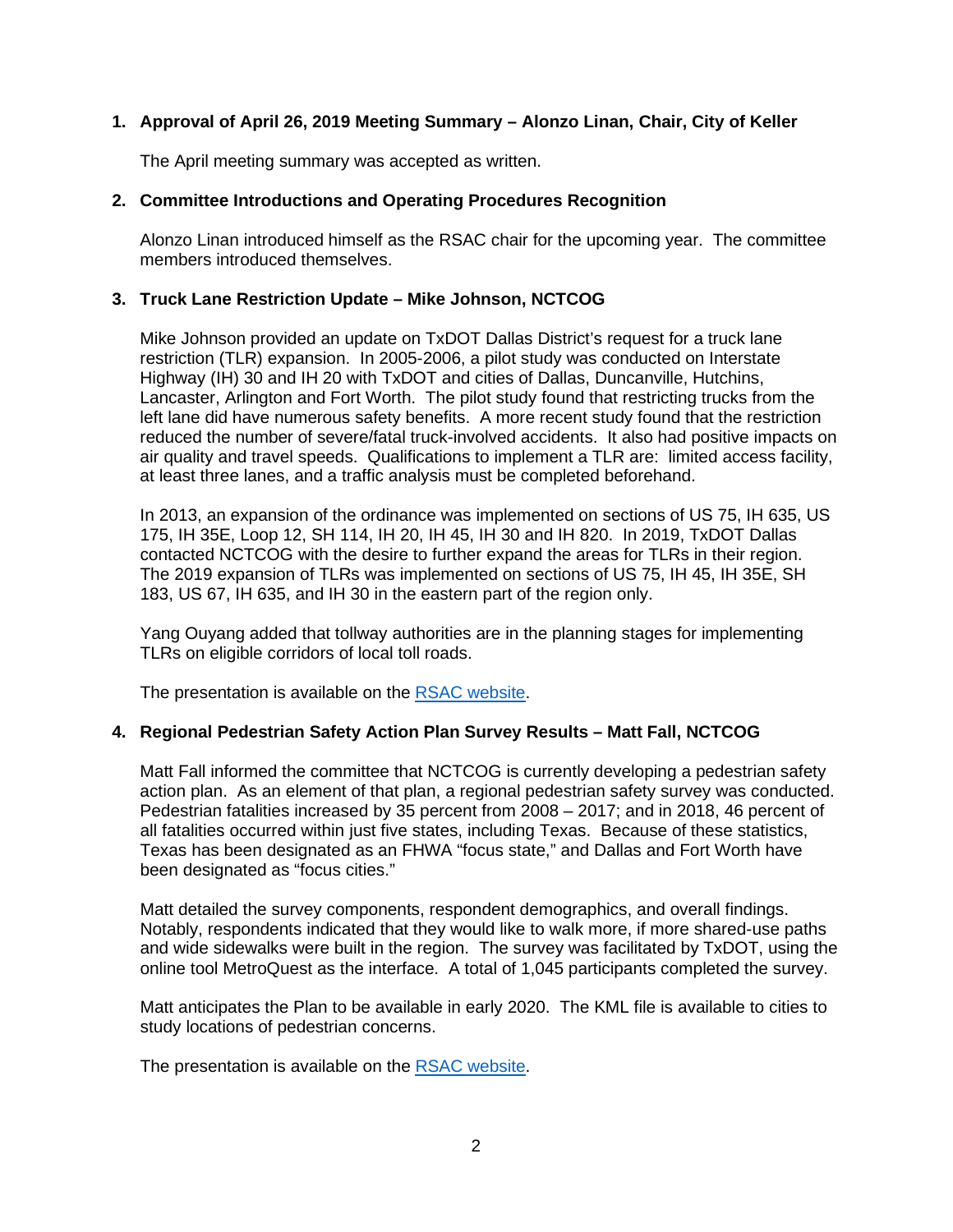#### **5. Data-Driven Approaches to Crime and Traffic Safety – Chief Rob Severance, City of Cleburne Police Dept.**

Chief Rob Severance informed the committee on data-driven approaches to crime and traffic safety, or DDACTS. DDACTS is an operational model that uses integration of location-based crime and traffic data to establish effective and efficient methods for deploying law enforcement and other resources. The goals of the program are to reduce the incidence of crime, crashes and traffic violations, and reduce social harm.

Chief Severance has been chief since 2013. He has always had an interest in traffic safety, which led to his interest in the DDACTS operational model. In 2013, the chief was approached by a potential business owner. The owner was wanting to open a business in Cleburne but upon viewing crime rate statistics, was concerned how he could feel safe moving into the community. Chief Severance saw a need for crime and crash analysis. After staff was trained in DDACTS, specific crime and crash reduction goals were established.

When crime zone areas were mapped, a "hot spot" became evident near the city's Walmart. They found there was also a high number of crashes in that area. Partnering with TxDOT, Cleburne was able to make some changes to the roadway to reduce crashes, including placement of an island to force exiting vehicles to turn right. Police officers were asked to step up to make their presence more known in the community, including increasing enforcement.

In re-analyzing crime data around the Walmart location, and looking at different crimes that might be affected by stopping vehicles, they also found issues with rental housing problems including ongoing criminal activity. They established goals for police officer activity within the zone. Outcomes of the analysis were when traffic enforcement was up, crime was down; when traffic enforcement was down, crime was up. Since implementation of DDACTS in 2013, Cleburne has had a 54 percent decline in the number of Part I crimes (major crimes reported on the uniform crime report to the FBI) such as homicide, burglary, theft, and assaults. As posted on areavibes.com website, "*In regards to violent offenses, Cleburne has a rate that is 48 percent lower than the Texas average; compared to the United States, it is 41 percent lower than*." QuoteWizard.com (insurance news website) states that Cleburne is the 10<sup>th</sup> safest driving city in Texas. Cleburne is also ranked as one of the safest cities to live in Texas by backgroundchecks.org.

DDACTS is a cost-effective approach, it helps reduce social harm, there are fewer calls for service, among other benefits, as many agencies have found when implementing this operational model.

The presentation is available on the [RSAC website.](https://www.nctcog.org/trans/about/committees/regional-safety-advisory-committee)

# **6. City of Dallas Vision Zero Action Plan – Sri Veeramallu, City of Dallas**

Sri Veeramallu presented the City of Dallas' Vision Zero: Traffic Safety Strategy. This presentation had previously been given before the Dallas City Council on October 2, 2019.

Vision Zero is a strategy to eliminate traffic fatalities and severe injuries relating to automobile users, pedestrians and bicyclists. It is based on the belief that no loss of life is acceptable and traffic fatalities and injuries are preventable. Vision Zero is important because on average, over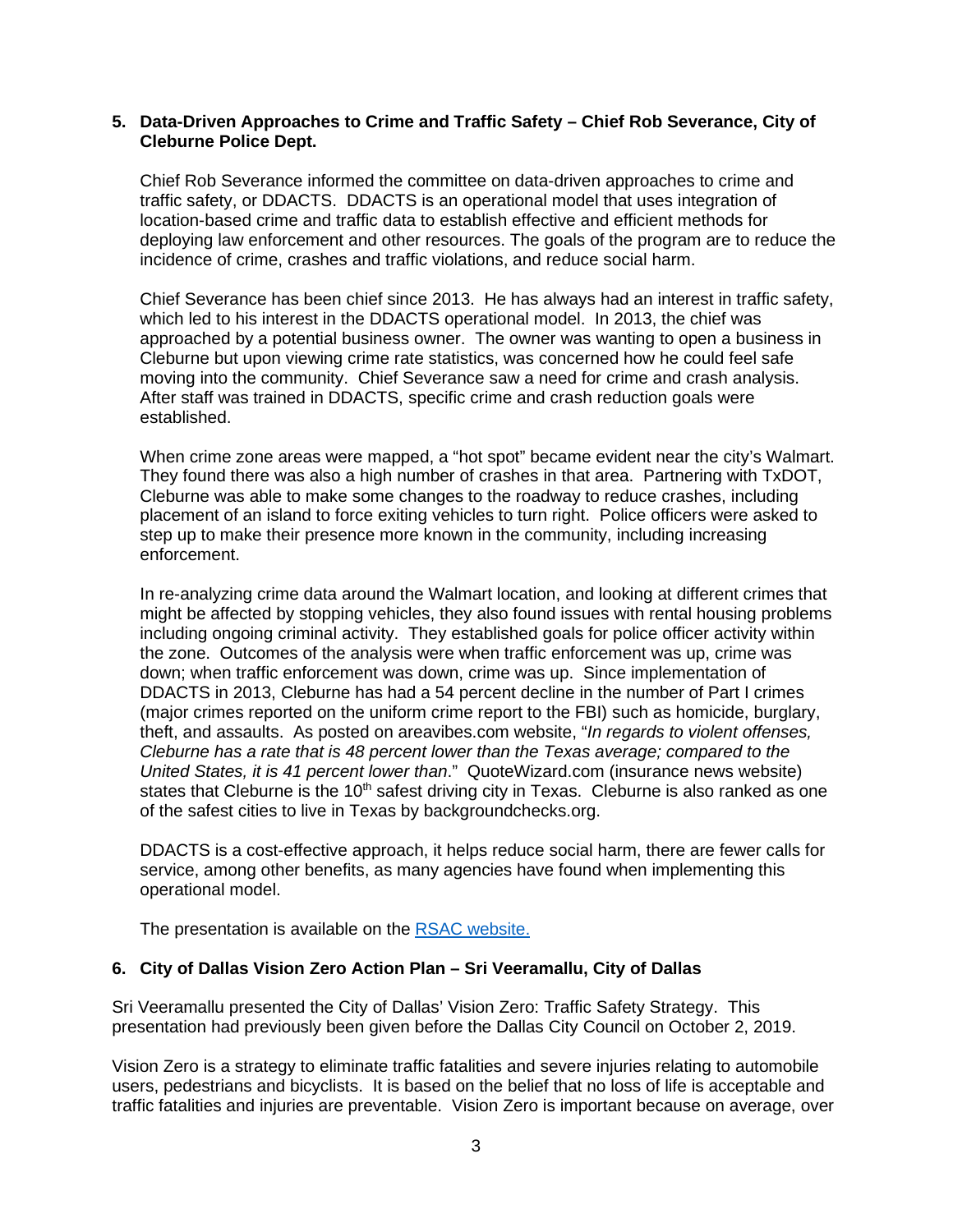100 people died in traffic crashes every day in the United States. In 2017, there were 37,133 total traffic fatalities; 5,977 were pedestrians.

In Dallas from 2013 – 2017, there were 3,780 fatal and severe injury crashes. Dallas has the fifth highest traffic and pedestrian traffic fatality rates amongst 25 largest US cities, and the highest rates amongst Texas' largest six cities. Dallas is a Focus City as designated by the FHWA.

The City of Dallas has plans to become a Vision Zero City. They will commit to Vision Zero and set a clear goal of eliminating traffic deaths and severe injuries within a specific timeframe; commit to development of a Vision Zero Action Plan; form a Vision Zero Task Force that will collaborate with city departments on development of a Vision Zero Action Plan; and key city departments will be actively engaged in the process of developing the Vision Zero Plan development implementation, and evaluation.

The City is currently working on the development of a Vision Zero Action Plan, a foundational document that will establish the strategies that Dallas will employ to achieve the goal of zero traffic fatalities and a 50 percent reduction in severe injuries by 2030.

#### **7. 2020 Safety Performance Target Estimates and 2018 Performance Reporting Requirement – Sonya Landrum, NCTCOG**

Sonya Landrum provided an update on the status of the 2018 Safety Performance Reporting, and the 2020 Performance Target estimates.

TxDOT has set a safety performance target to achieve a 2.0 percent reduction in fatal and serious injuries by year 2022. Interim years 2018 – 2021 have a 0.4 percent increment increase per year. FHWA determines whether a State DOT has successfully met their target when at least four of the five targets are met; or, there has been an increase from the five-year baseline data. Baseline data is from years 2012 – 2016.

Final data for 2018 targets will be reported on in 2020 to determine real-world progress. TxDOT will have progress reports as it relates to the 2018 safety performance targets.

Sonya provided an example of the 2018 Target Assessment, and the notification process and responsibilities. If targets have not been achieved, the State DOT is responsible for updating their Highway Safety Improvement Program which would end in adding dollars to try and reduce the problem.

NCTCOG recently received TxDOT's preliminary targets for 2020 for the five safety performance targets previously brought before RSAC. A more final report will be given at the January RSAC meeting.

#### **8. Update Items**

a) NCTCOG Regional TIM Video Production – Camille Fountain Staff is coordinating with the department's marketing team and Traffic Incident Management (TIM) first responder instructors to produce a regional video that will highlight TIM training, the importance of reducing crashes and getting the responders off the roadway quickly. Final product should be available in early spring 2020.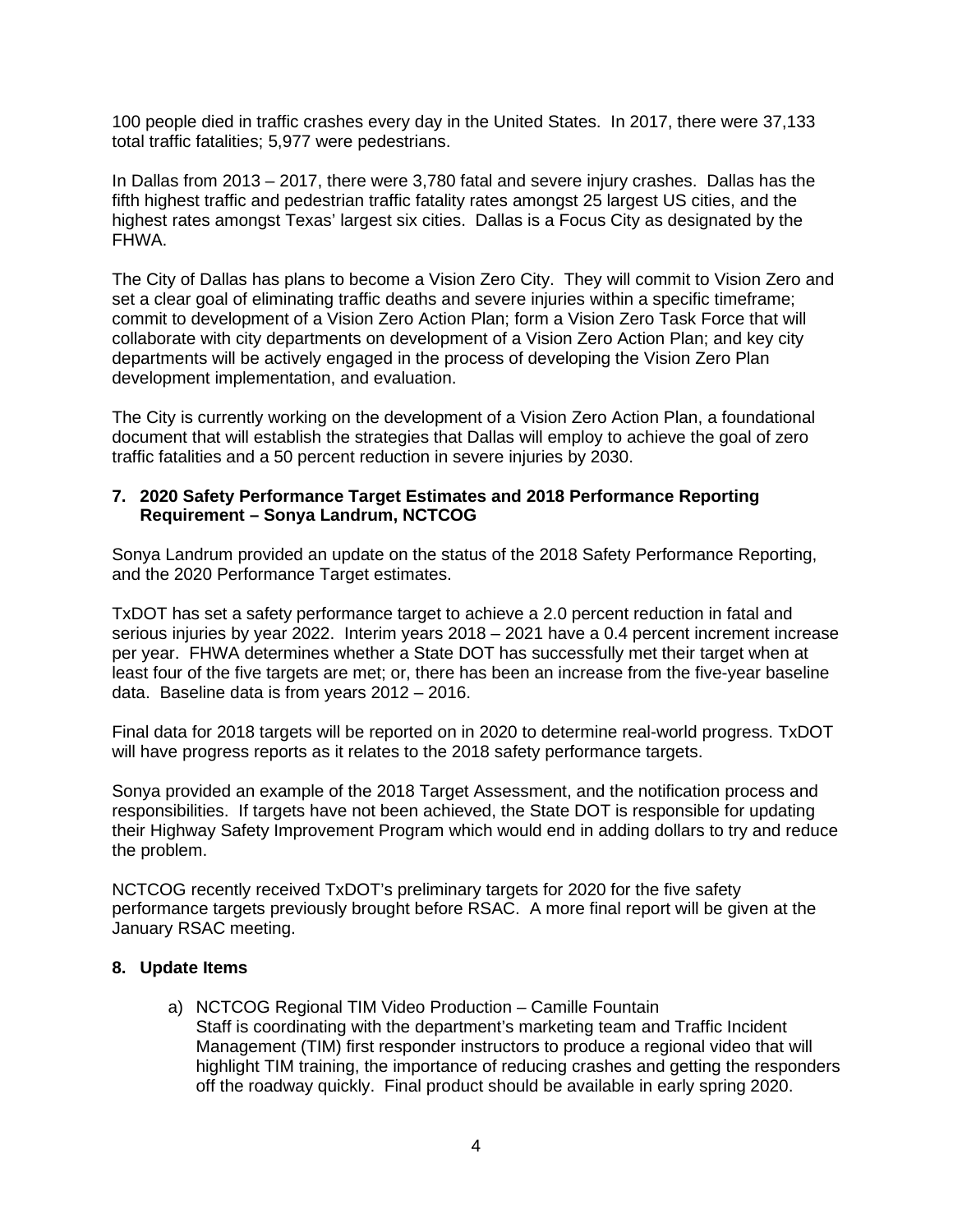- b) TIM Commitment Level Survey Camille Fountain The TIM Commitment Level survey was sent out in September. Agencies are encouraged to complete the survey. It is worth 10 points on the upcoming Call for Projects.
- c) TIM Equipment Purchase Call for Projects Camille Fountain NCTCOG received funding agreement approval from TxDOT. The item will be taken back to STTC and RTC for approval to conduct the CFP.
- d) Commercial Vehicle Enforcement RFP Release Update Sonya Landrum This was also tied to the funding agreement from TxDOT. With the Notice to Proceed to utilize the funds, NCTCOG will move forward with opening the RFP. NCTCOG is looking to purchase portable scales for use by CVE agencies to help in enforcement of overweight vehicles. The RFP will open November 1 and close on December 6. NCTCOG will provide equipment as well as training on how to use the scales at no charge to participant agencies.
- e) Abandoned/Hazardous Vehicle Working Group Activities Natalie Bettger A committee comprised mostly of TxDOT and law enforcement staff has been organized. The committee is studying the problem of abandoned vehicles left on limited access facilities within the region with a goal to come up with a more regional consistency in how abandoned vehicles are dealt with, and how to get them removed more quickly from the facility's shoulders. Shoulders need to be clear for emergency vehicles when crashes occur. Keeping shoulders clear will help with response time to an incident and reduce the number of struck-bys. The committee is reviewing existing legislation which limits how quickly vehicles can be towed; education for motorists; standard operating procedures for those who patrol the facilities; and integration of a regional database for motorists to find their vehicle once towed. Currently, such a regional database does not exist.

# **9. Upcoming Safety-Related Events and Training Announcements**

- f) [National Teen Driver Safety Week:](https://www.trafficsafetymarketing.gov/get-materials/teen-safety/national-teen-driver-safety-week) October 20 26, 2019
- g) [Drowsy Driving Prevention Week:](https://drowsydriving.org/) November 3 10, 2019
- h) [National Traffic Incident Awareness Week:](http://timnetwork.org/traffic-incident-response-awareness-week/) November 11 17, 2019
- i) [Older Driver Safety Awareness Week:](https://www.aota.org/Conference-Events/Older-Driver-Safety-Awareness-Week.aspx) December 2 6, 2019
- j) [Holiday Season Drunk Driving Awareness Campaign:](https://www.trafficsafetymarketing.gov/get-materials/drunk-driving/drive-sober-or-get-pulled-over/holiday-season) December 1 31, 2019
- k) [Traffic Incident Management First Responder and Manager Course:](https://www.nctcog.org/training-development-institute/tdi-training-courses/public-safety-academy)
	- January 23 24, 2020, NCTCOG
	- $\bullet$  February 20 21, 2020 NCTCOG
	- May 28 29, 2020 NCTCOG

Sonya added that NCTCOG is honoring TIM instructors and MAPP personnel at the November Regional Transportation Council in recognition of the National Traffic Incident Awareness Week.